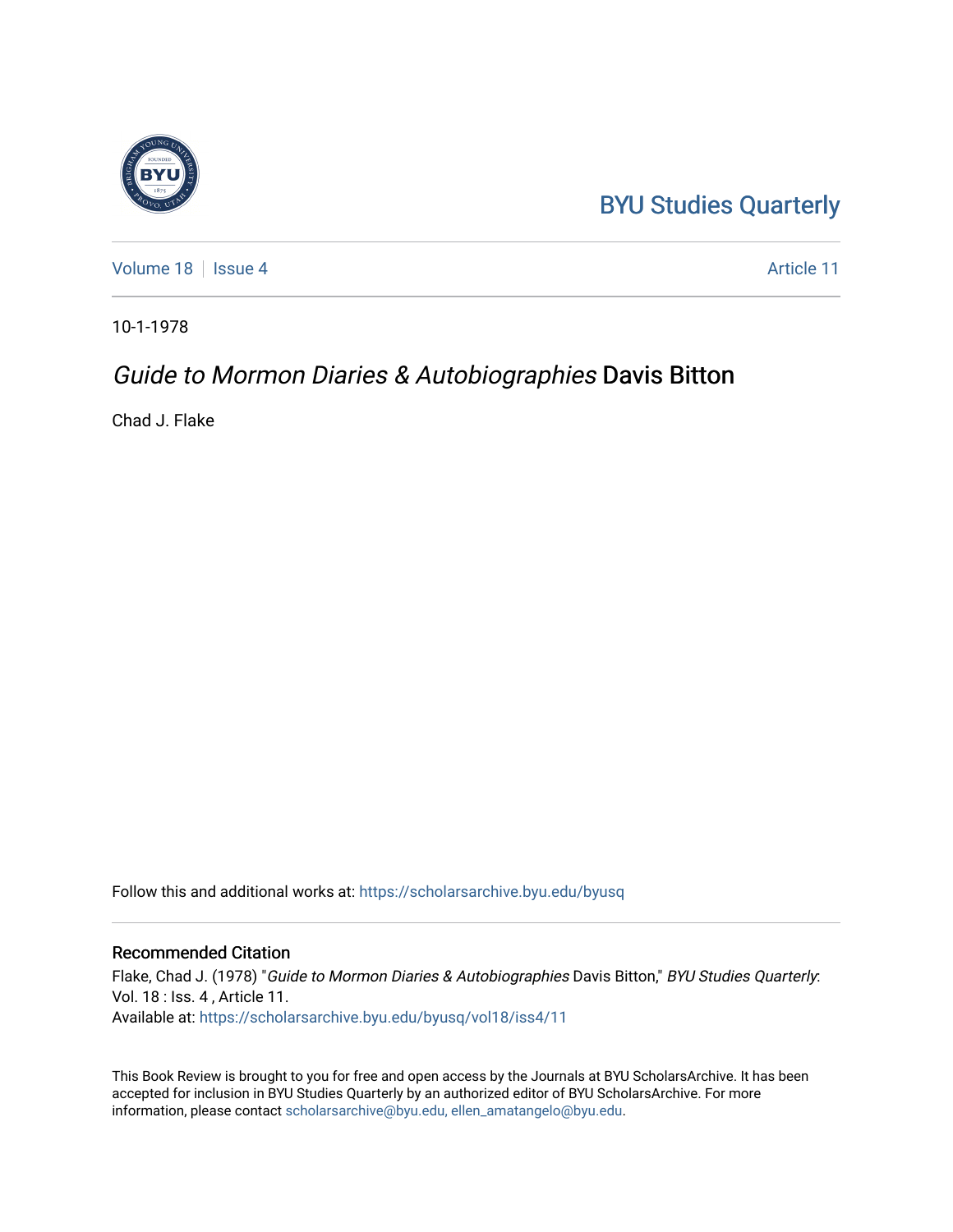In format, the bibliography lists the writer's name, the type of item (journal, diary, or autobiography; the distinction between journal and diary being explained in the preface), the dates, form (holograph, typescript, printed, etc.), followed by its location indicated by code. (I find the mixing of codes a bit irritating: If the code UHi for the Historical Society is taken from the Union List of libraries, then why isn't the code USIC from the same list used for the Church Historical Department, or Huntington Library designated CSmH instead of "Huntington." These are standardized codes, universally accepted and easily understood.) Following this coded location is a summary of the diary. A master index accompanies the text which the user will find invaluable

Two areas merit criticism: scope, and the unevenness of the notes

In the preface the author indicates the most important repositories of Mormon diaries to be Utah libraries; i.e., Brigham Young University, Church Historical Department, University of Utah, Utah State University, and Utah State Historical Society. Only these are given an exhaustive treatment, even here with some omissions. No attempt is made to update the 1971 Mary

587

1

BITTON, DAVIS. Guide to Mormon Diaries & Autobiographies. Provo, Utah: Brigham Young University Press, 1977. xi + 417 pp. \$29.95.

Reviewed by Chad J. Flake, Curator of Special Collections, Harold B. Lee Library, Brigham Young University.

A few years ago I took a class in which Samuel Pepys, the noted British diarist, was discussed at some length. Our teacher observed then that if one wanted to find a specific fact, a history book could be consulted; but it was in the diaries that the period came to life. This is certainly true of Mormonism with its seemingly inexhaustible supply of diarists. Mormons were encouraged early in Church history to keep records, and this advice has been reiterated several times in various ways, for example, in 1890 when Andrew Jenson toured the various stakes admonishing people to write autobiographies and to keep current diaries. But Mormon studies have been hampered by the lack of good bibliographies of retrospective materials. It is, therefore, with great anticipation that we have waited for Davis Bitton's Guide to Mormon Diaries & Autobiographies; and the published work is certainly not a disappointment. Some 2,894 items are included, which makes it, to date, the most significant bibliography of Mormondom.